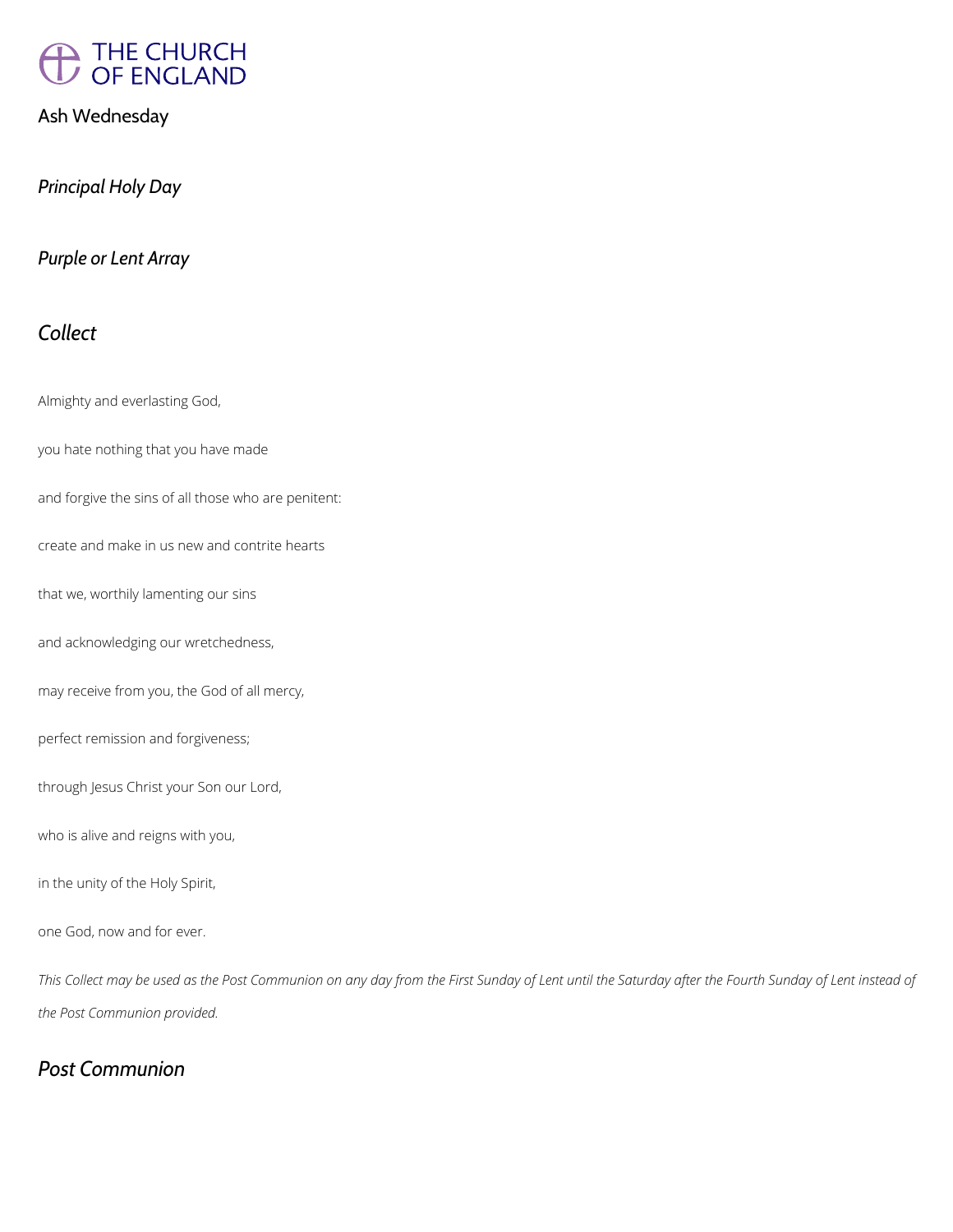#### Almighty God,

you have given your only Son to be for us

both a sacrifice for sin

and also an example of godly life:

give us grace

that we may always most thankfully receive

these his inestimable gifts,

and also daily endeavour

to follow the blessed steps of his most holy life;

through Jesus Christ our Lord.

#### The First Sunday of Lent

## *Purple or Lent Array*

# *Collect*

Almighty God,

whose Son Jesus Christ fasted forty days in the wilderness,

and was tempted as we are, yet without sin:

give us grace to discipline ourselves in obedience to your Spirit;

and, as you know our weakness,

so may we know your power to save;

through Jesus Christ your Son our Lord,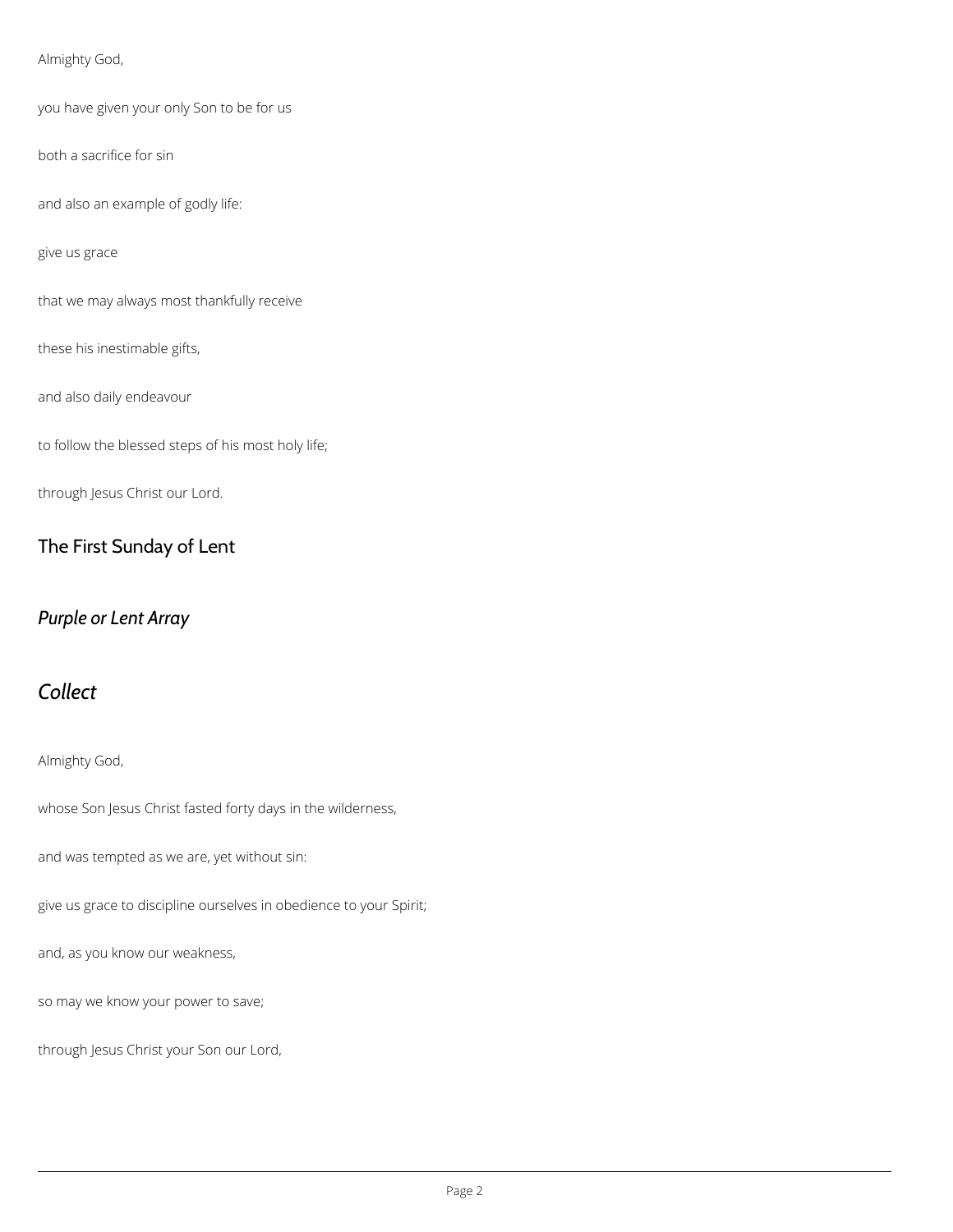who is alive and reigns with you,

in the unity of the Holy Spirit,

one God, now and for ever.

## *Post Communion*

Lord God,

you have renewed us with the living bread from heaven;

by it you nourish our faith,

increase our hope,

and strengthen our love:

teach us always to hunger for him who is the true and living bread,

and enable us to live by every word

that proceeds from out of your mouth;

through Jesus Christ our Lord.

#### The Second Sunday of Lent

## *Purple or Lent Array*

## *Collect*

#### Almighty God,

you show to those who are in error the light of your truth,

that they may return to the way of righteousness:

grant to all those who are admitted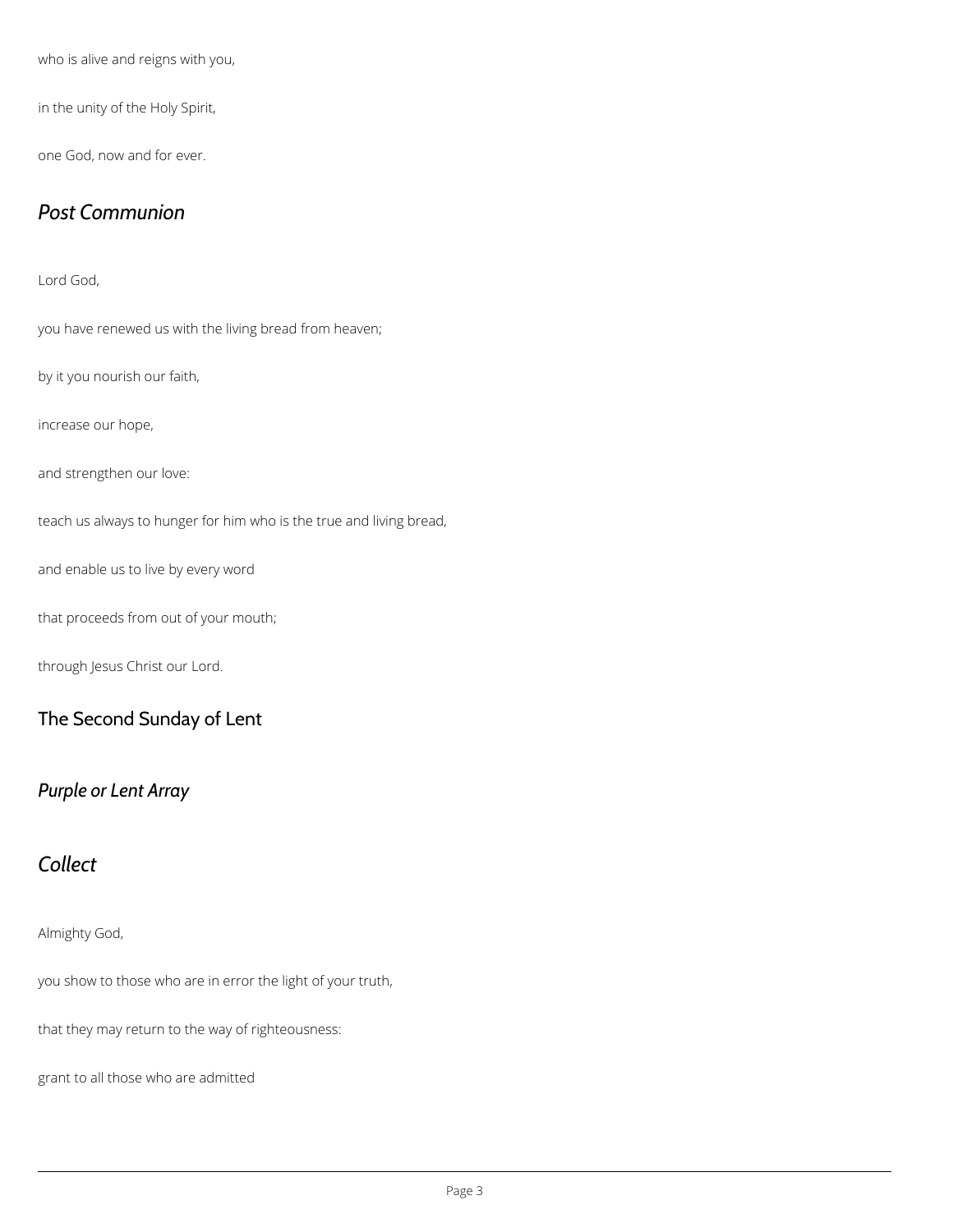into the fellowship of Christâlls religion,

that they may reject those things

that are contrary to their profession,

and follow all such things as are agreeable to the same;

through our Lord Jesus Christ,

who is alive and reigns with you,

in the unity of the Holy Spirit,

one God, now and for ever.

## *Post Communion*

Almighty God,

you see that we have no power of ourselves to help ourselves:

keep us both outwardly in our bodies,

and inwardly in our souls;

that we may be defended from all adversities

which may happen to the body,

and from all evil thoughts which may assault and hurt the soul;

through Jesus Christ our Lord.

## The Third Sunday of Lent

*Purple or Lent Array*

## *Collect*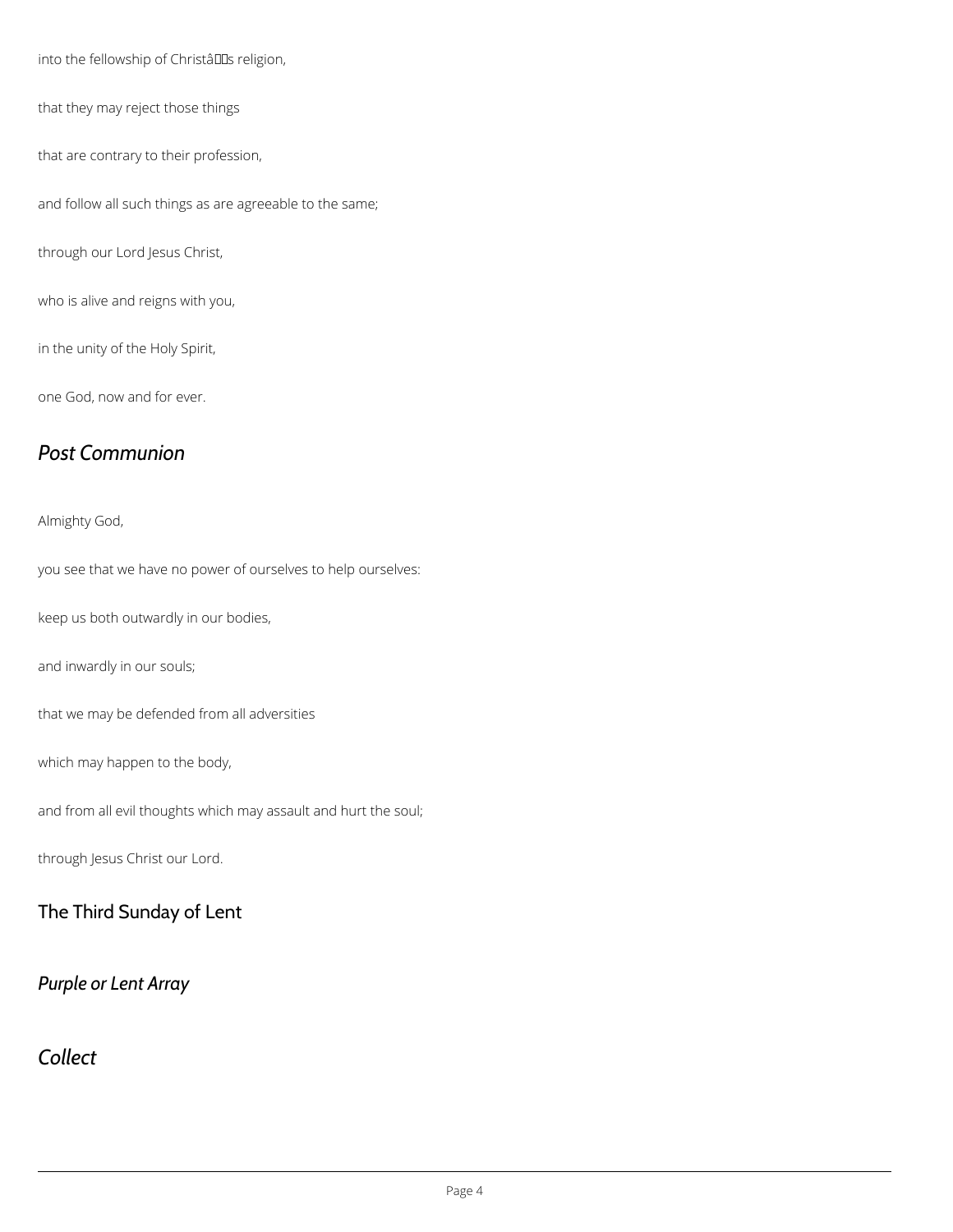#### Almighty God,

whose most dear Son went not up to joy but first he suffered pain,

and entered not into glory before he was crucified:

mercifully grant that we, walking in the way of the cross,

may find it none other than the way of life and peace;

through Jesus Christ your Son our Lord,

who is alive and reigns with you,

in the unity of the Holy Spirit,

one God, now and for ever.

## *Post Communion*

Merciful Lord,

grant your people grace to withstand the temptations of the world, the flesh and the devil,

and with pure hearts and minds to follow you, the only God;

through Jesus Christ our Lord.

#### The Fourth Sunday of Lent

#### *Purple or Lent Array*

*Mothering Sunday may be celebrated in preference to the provision for the Fourth Sunday of Lent.*



Merciful Lord,

absolve your people from their offences,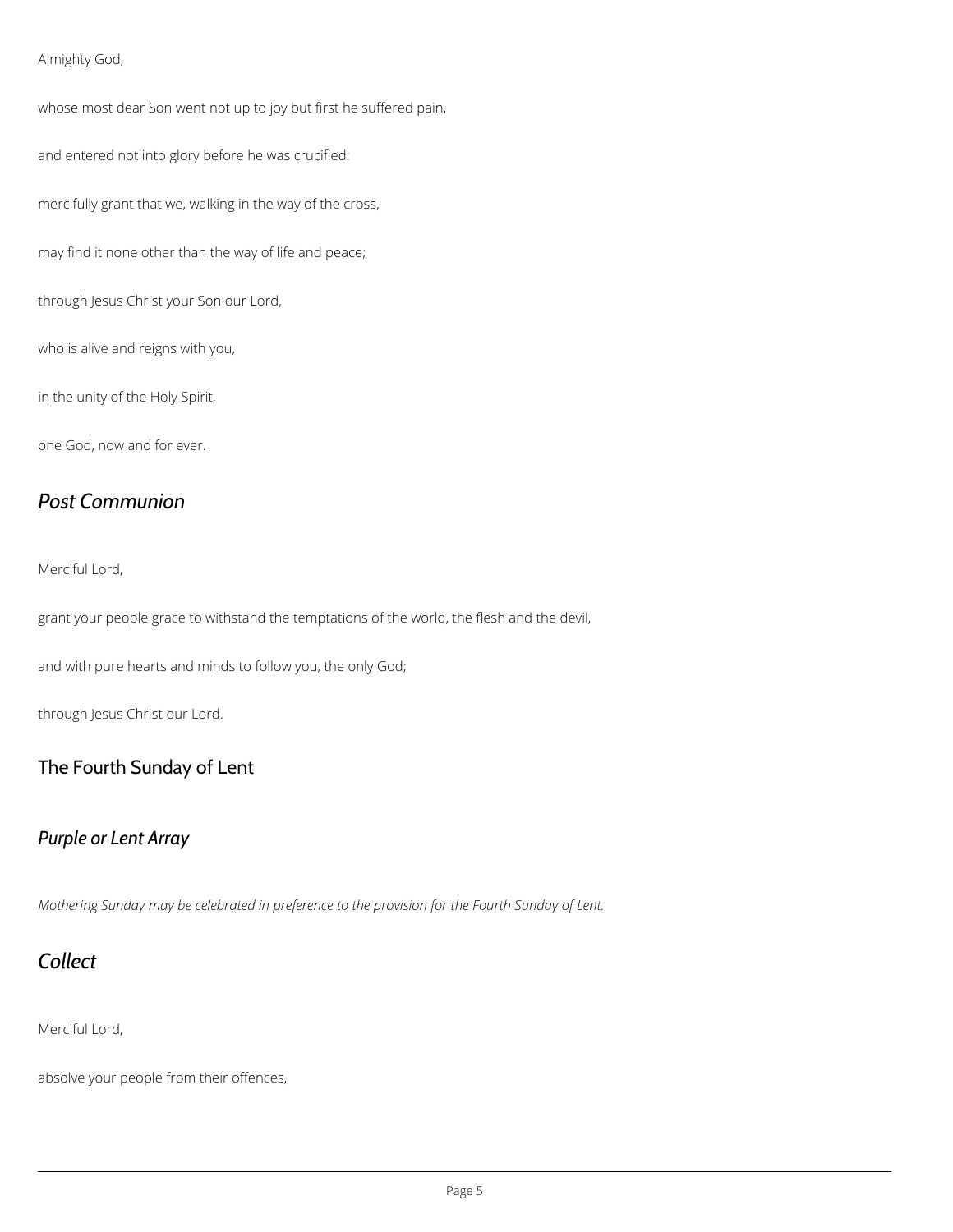that through your bountiful goodness

we may all be delivered from the chains of those sins

which by our frailty we have committed;

grant this, heavenly Father,

for Jesus Christâlles sake, our blessed Lord and Saviour,

who is alive and reigns with you,

in the unity of the Holy Spirit,

one God, now and for ever.

## *Post Communion*

Lord God,

whose blessed Son our Saviour

gave his back to the smiters

and did not hide his face from shame:

give us grace to endure the sufferings of this present time

with sure confidence in the glory that shall be revealed;

through Jesus Christ our Lord.

#### Mothering Sunday

## *Purple or Lent Array*

*Mothering Sunday may be celebrated in preference to the provision for the Fourth Sunday of Lent.*

## *Collect*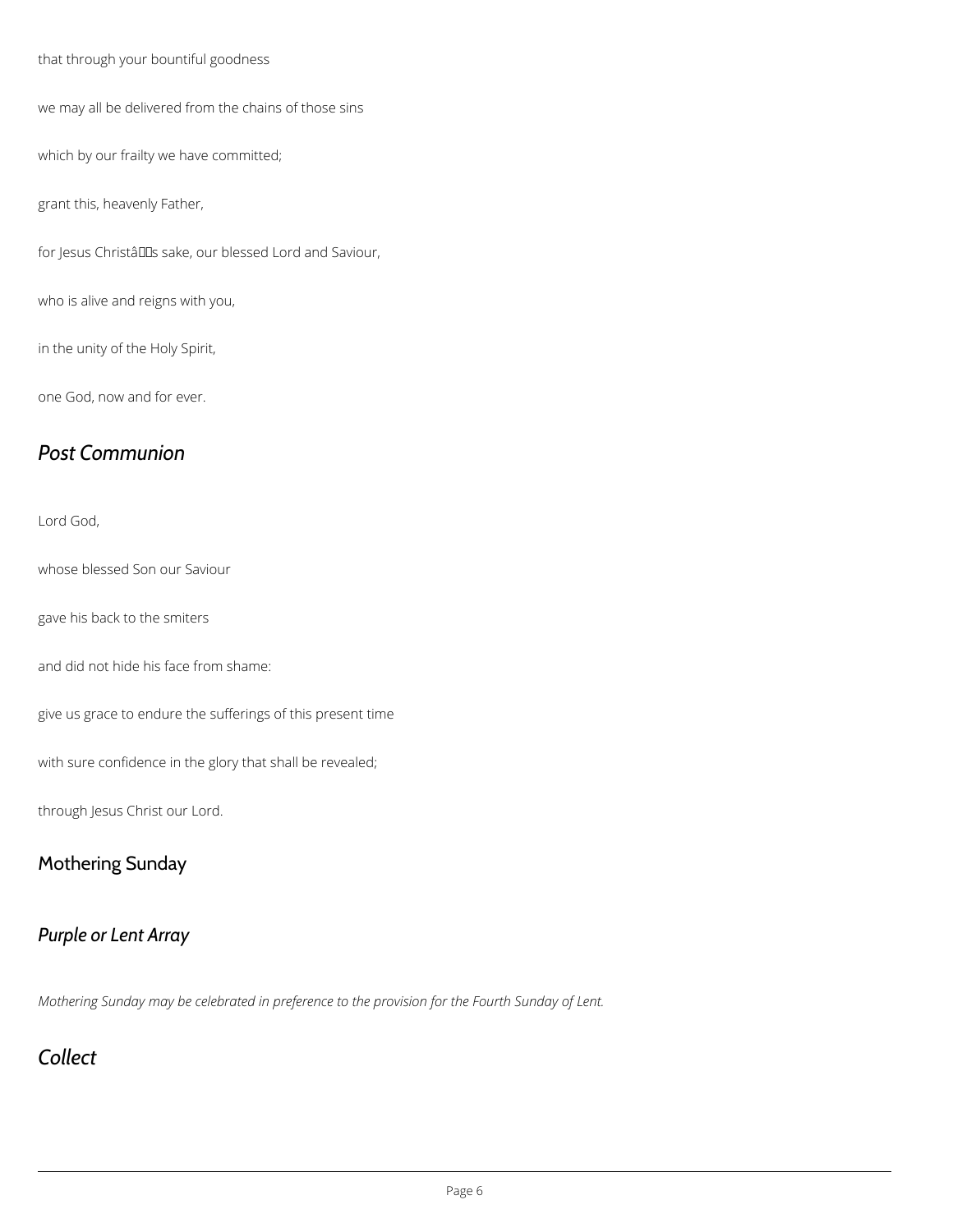God of compassion,

whose Son Jesus Christ, the child of Mary,

shared the life of a home in Nazareth,

and on the cross drew the whole human family to himself:

strengthen us in our daily living

that in joy and in sorrow

we may know the power of your presence to bind together and to heal;

through Jesus Christ your Son our Lord,

who is alive and reigns with you,

in the unity of the Holy Spirit,

one God, now and for ever.

## *Post Communion*

Loving God,

as a mother feeds her children at the breast

you feed us in this sacrament with the food and drink of eternal life:

help us who have tasted your goodness

to grow in grace within the household of faith;

through Jesus Christ our Lord.

## The Fifth Sunday of Lent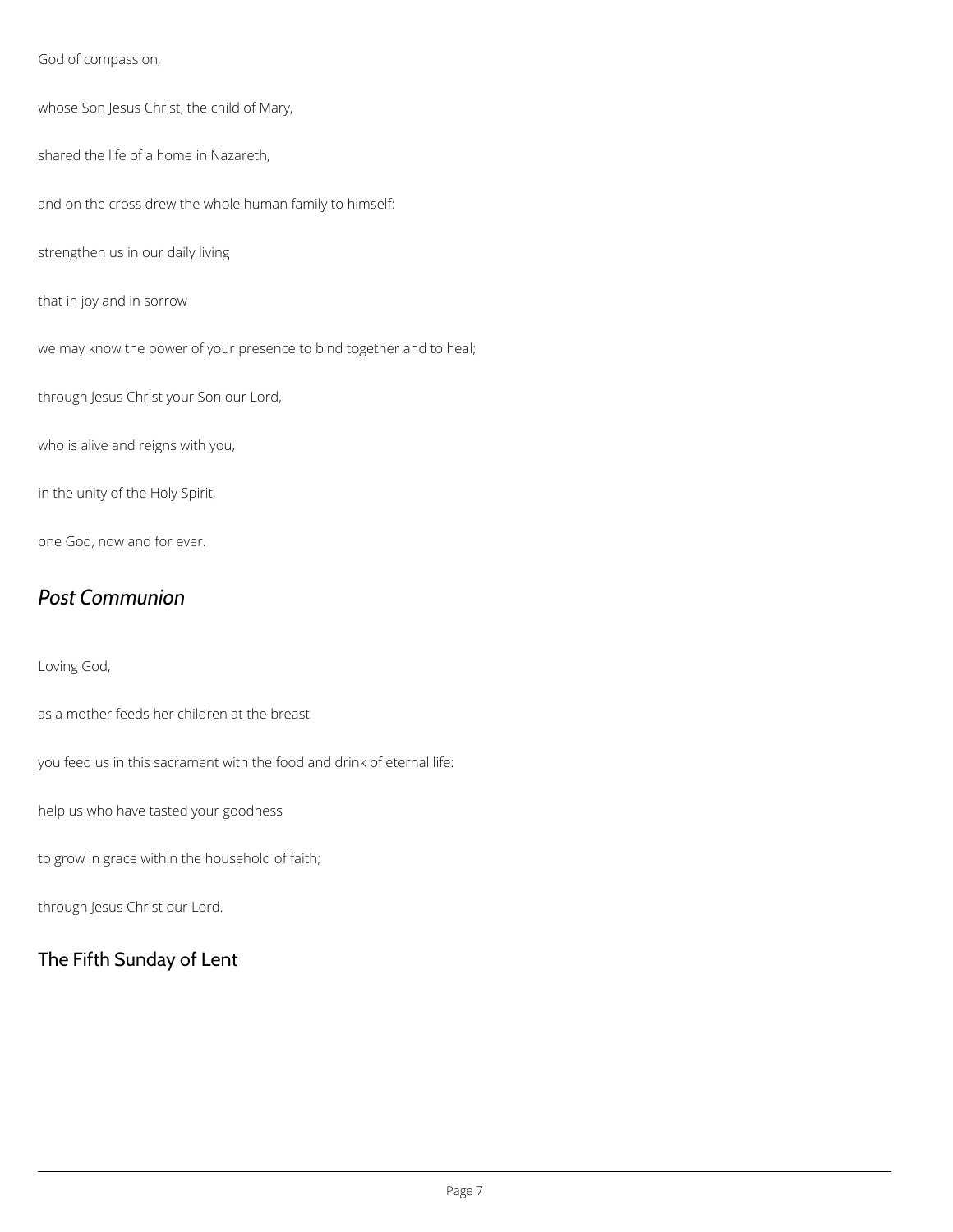## *Passiontide begins*

### *Purple or Lent Array*

## *Collect*

Most merciful God,

who by the death and resurrection of your Son Jesus Christ

delivered and saved the world:

grant that by faith in him who suffered on the cross

we may triumph in the power of his victory;

through Jesus Christ your Son our Lord,

who is alive and reigns with you,

in the unity of the Holy Spirit,

one God, now and for ever.

## *Post Communion*

Lord Jesus Christ,

you have taught us

that what we do for the least of our brothers and sisters

we do also for you:

give us the will to be the servant of others

as you were the servant of all,

and gave up your life and died for us,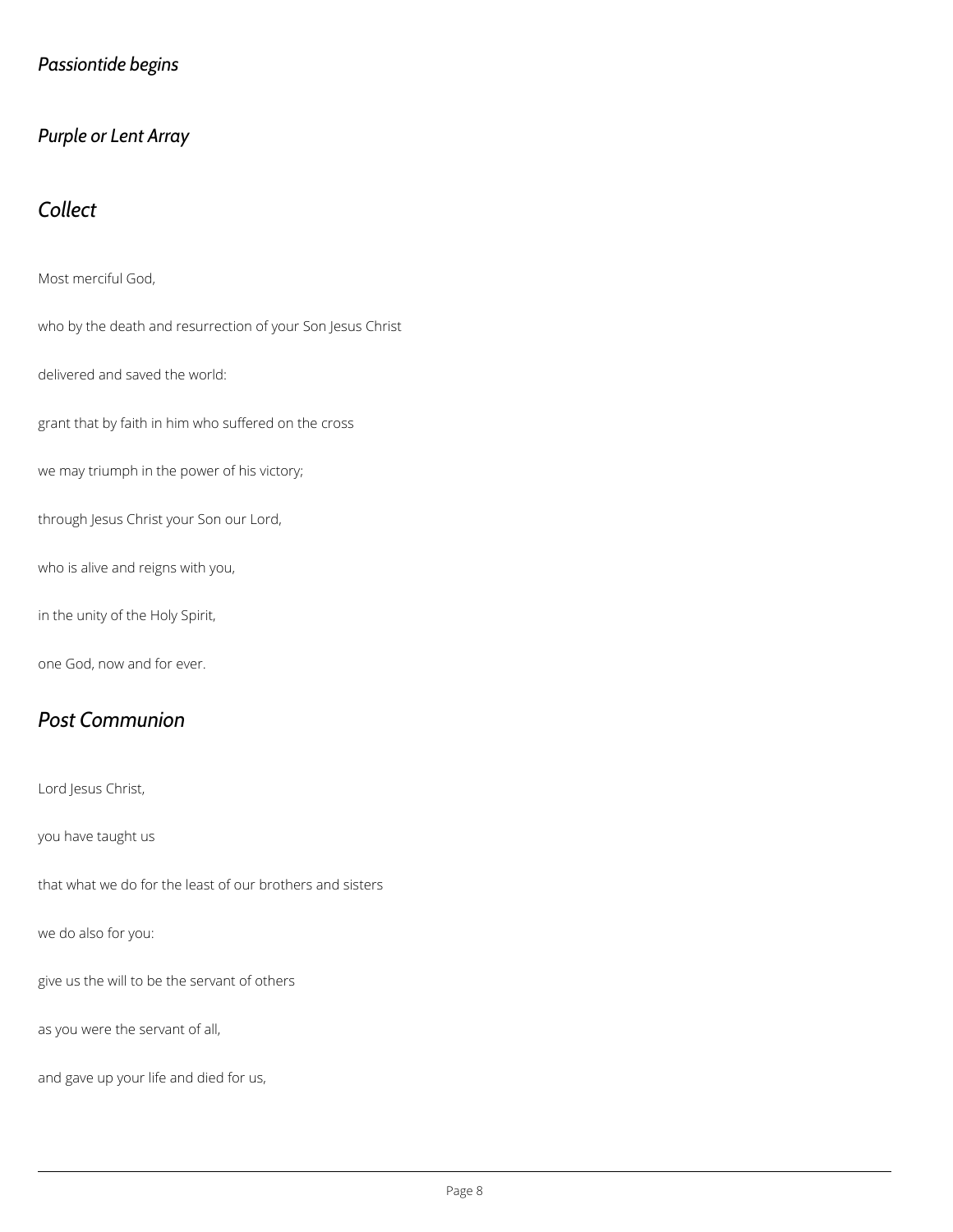but are alive and reign, now and for ever.

## Palm Sunday

*Red*

# *Collect*

Almighty and everlasting God,

who in your tender love towards the human race sent your Son our Saviour Jesus Christ

to take upon him our flesh

and to suffer death upon the cross:

grant that we may follow the example of his patience and humility,

and also be made partakers of his resurrection;

through Jesus Christ your Son our Lord,

who is alive and reigns with you,

in the unity of the Holy Spirit,

one God, now and for ever.

# *Post Communion*

Lord Jesus Christ,

you humbled yourself in taking the form of a servant,

and in obedience died on the cross for our salvation:

give us the mind to follow you

and to proclaim you as Lord and King,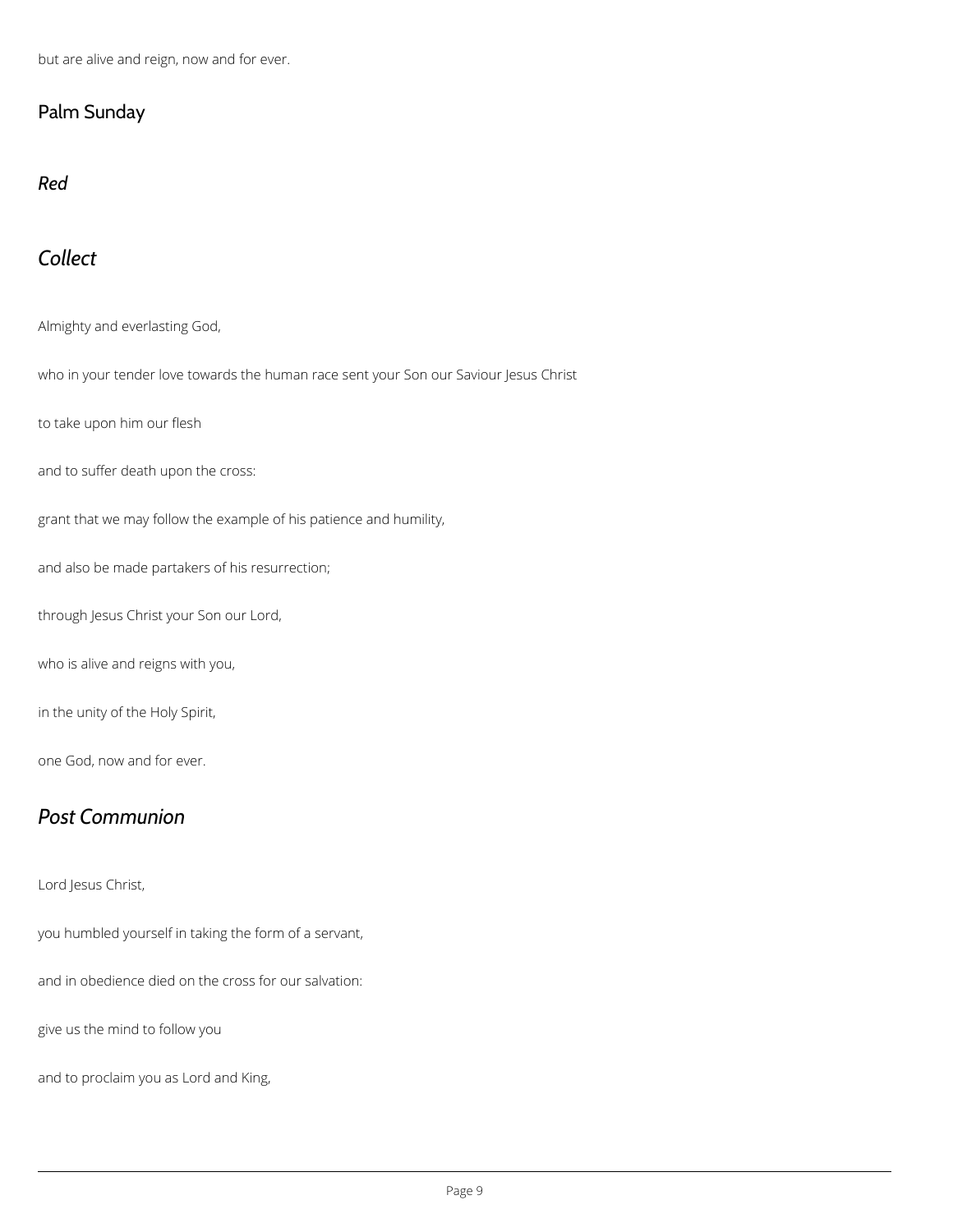to the glory of God the Father.

## Maundy Thursday

## *Principal Holy Day*

#### *White*

*At Morning and Evening Prayer the Collect of Palm Sunday is used. At Holy Communion this Collect is used.*

# *Collect*

God our Father,

you have invited us to share in the supper

which your Son gave to his Church

to proclaim his death until he comes:

may he nourish us by his presence,

and unite us in his love;

who is alive and reigns with you,

in the unity of the Holy Spirit,

one God, now and for ever.

# *Post Communion*

Lord Jesus Christ,

we thank you that in this wonderful sacrament

you have given us the memorial of your passion: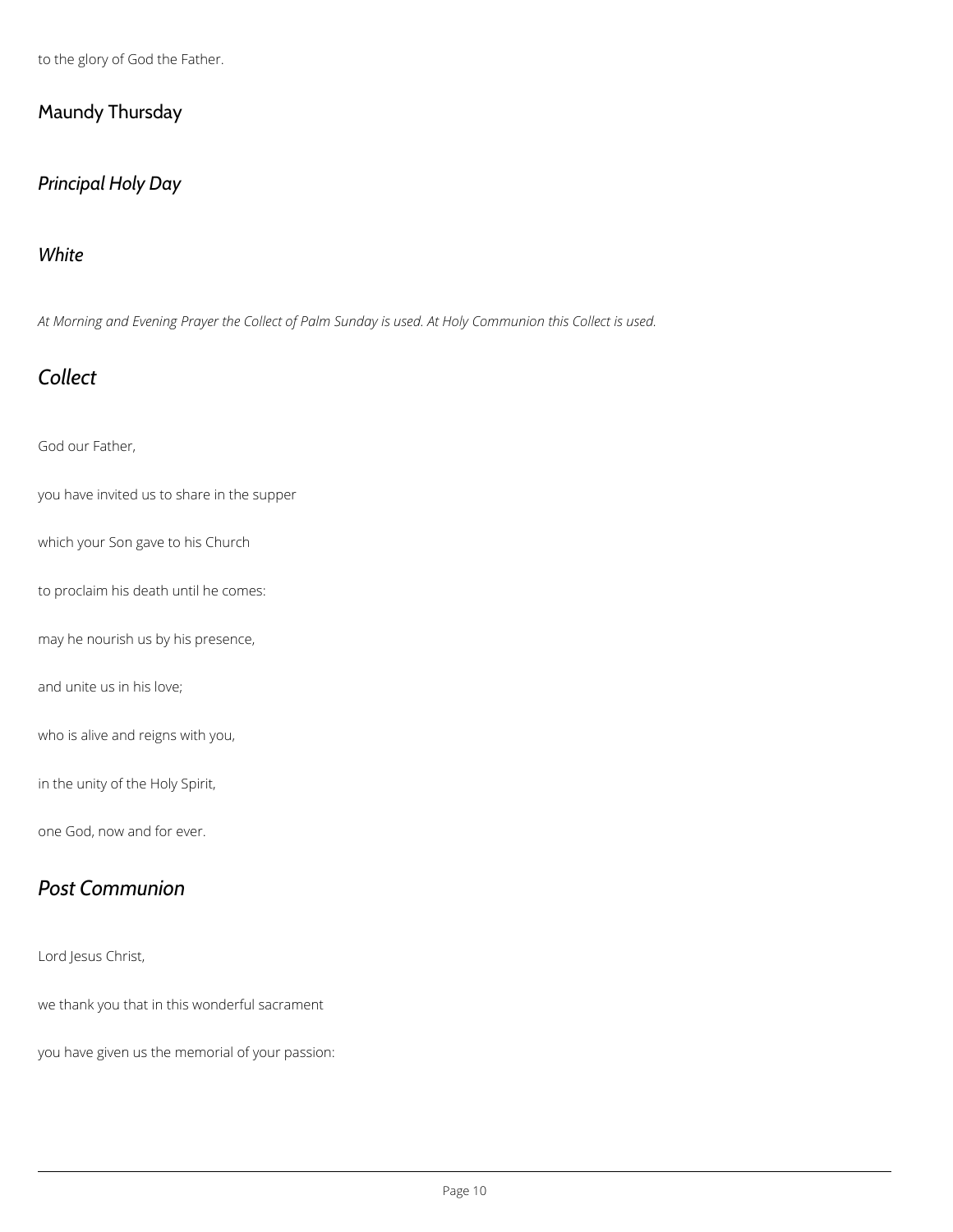grant us so to reverence the sacred mysteries of your body and blood

that we may know within ourselves

and show forth in our lives

the fruit of your redemption,

for you are alive and reign, now and for ever.

## Good Friday

## *Principal Holy Day*

*Hangings removed: red for the liturgy*

## *Collect*

Almighty Father,

look with mercy on this your family

for which our Lord Jesus Christ was content to be betrayed and given up into the hands of sinners

and to suffer death upon the cross;

who is alive and glorified with you and the Holy Spirit,

one God, now and for ever.

### Easter Eve



*Collect*